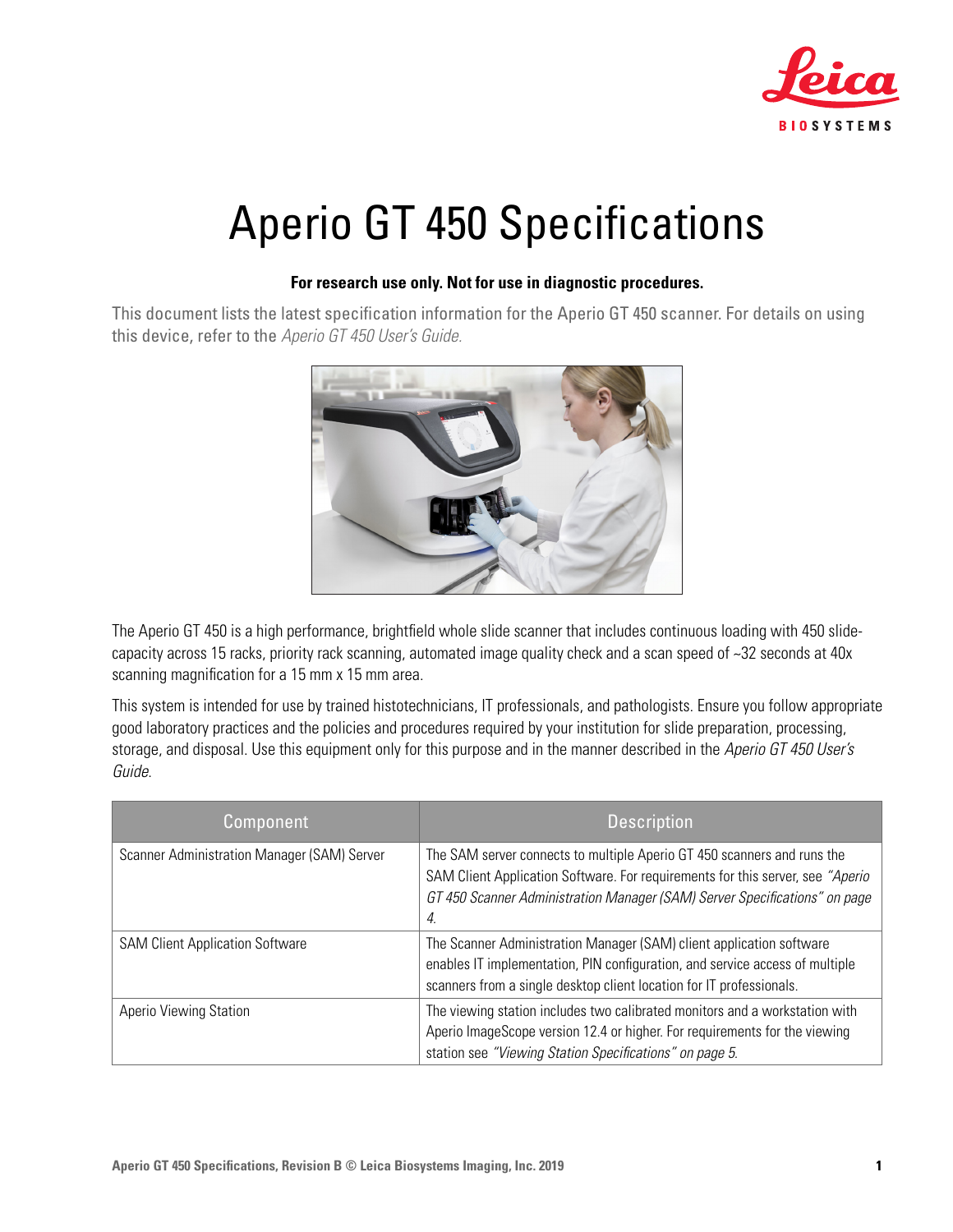# Aperio GT 450 Hardware Specifications

| Feature                                          | <b>Details</b>                                                                                                                                                                                                                                                  |  |  |
|--------------------------------------------------|-----------------------------------------------------------------------------------------------------------------------------------------------------------------------------------------------------------------------------------------------------------------|--|--|
| Part number                                      | 23GT450                                                                                                                                                                                                                                                         |  |  |
| Scanner on/off switch                            | Located on the right side, near the back of the scanner.                                                                                                                                                                                                        |  |  |
| Number of<br>Aperio GT 450 scanners<br>supported | The Scanner Administration Manager (SAM) supports up to four Aperio GT 450 scanners.<br>Multiple SAM servers can be added to your network.                                                                                                                      |  |  |
| Slides accepted                                  | The Aperio GT 450 is optimized for scanning glass slides with coverslips affixed with mounting<br>media.                                                                                                                                                        |  |  |
|                                                  | 1-inch x 3-inch (2.54 cm x 7.62 cm) glass slides. Measurements comply with ISO 8037/1.<br>٠                                                                                                                                                                     |  |  |
|                                                  | Minimum slide size: 25 mm (wide) x 75 mm (long)<br>٠                                                                                                                                                                                                            |  |  |
|                                                  | Maximum slide size: 26 mm (wide) x 76 mm (long)<br>٠                                                                                                                                                                                                            |  |  |
|                                                  | Thickness: Optimized for range of 0.9 mm to 1.1 mm, excluding coverslip<br>٠                                                                                                                                                                                    |  |  |
|                                                  | The coverslip/label shall not protrude beyond the edge of the glass slide. The entire coverslip<br>and label must be adhered to the glass slide. There must be no lifted edges or parts of the<br>coverslip/label. The outer surface of the slide must be dry.  |  |  |
|                                                  | Slides are typically prepared using:                                                                                                                                                                                                                            |  |  |
|                                                  | Glass coverslip with mounting media such as Eukitt<br>٠                                                                                                                                                                                                         |  |  |
|                                                  | Film coverslip with integrated glue<br>٠                                                                                                                                                                                                                        |  |  |
|                                                  | Maximum tissue thickness (including mounting media) optimized for 3-5 µm.                                                                                                                                                                                       |  |  |
| Coverslips accepted                              | Optimized for coverslip with thickness of .17 mm, made of typical coverslip material: Standard<br>microscope cover glass or Cellulose Tri-Acetate film (microscope cover film).                                                                                 |  |  |
| Label area                                       | 25 mm x 25 mm. Handwritten/printed non-transparent, matte (paper-like reflecting) sticker.                                                                                                                                                                      |  |  |
|                                                  | Labels shall not protrude beyond the edge of the slides or be lifted.                                                                                                                                                                                           |  |  |
|                                                  | Labels shall not be attached to the bottom of the slide, but only attached to the coverslip-side<br>of the slide.                                                                                                                                               |  |  |
|                                                  | Maximum label thickness 200 microns                                                                                                                                                                                                                             |  |  |
|                                                  | Minimum label size 12 mm x 25 mm                                                                                                                                                                                                                                |  |  |
|                                                  | There must be a minimum of 0.5 mm between each side of the barcode and the edge of the<br>label.                                                                                                                                                                |  |  |
| Racks accepted                                   | Optimized and recommended for use with Leica HistoCore Spectra workstation racks (stainer<br>and coverslipper), which include the Leica Universal Rack 30-slide capacity. Sakura Prisma<br>Stainer and Coverslipper Rack 20-slide capacity racks also accepted. |  |  |
| Racks provided                                   | 15 Leica Universal racks, 30-slide capacity (part number 23RACKGT450) are provided with the<br>Aperio GT 450.                                                                                                                                                   |  |  |
| Scanning priority                                | By rack, up to 3 racks at a time.                                                                                                                                                                                                                               |  |  |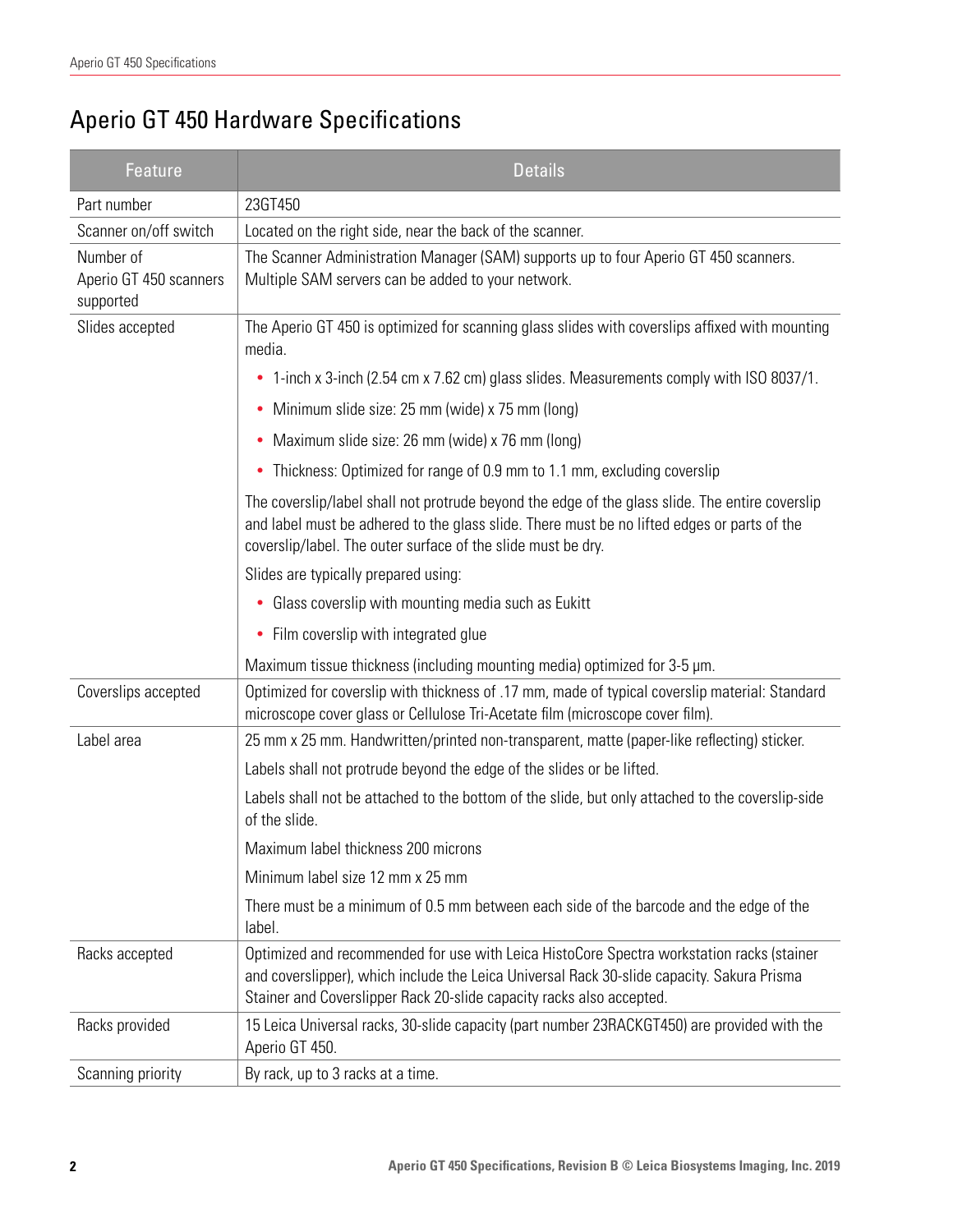| <b>Feature</b>                                            | <b>Details</b>                                                                                                                                                                                                                                                                                                                                                                                                              |  |  |
|-----------------------------------------------------------|-----------------------------------------------------------------------------------------------------------------------------------------------------------------------------------------------------------------------------------------------------------------------------------------------------------------------------------------------------------------------------------------------------------------------------|--|--|
| Continuous loading                                        | Continuous rack loading without interrupting scanning.                                                                                                                                                                                                                                                                                                                                                                      |  |  |
| Slide loading                                             | Automatic: up to 450 1-inch x 3-in (2.54 cm x 7.62 cm) slides.                                                                                                                                                                                                                                                                                                                                                              |  |  |
| Slide calibration                                         | Each slide scan is automatically calibrated.                                                                                                                                                                                                                                                                                                                                                                                |  |  |
| Automated image<br>quality check                          | Each scan image is automatically checked for image quality during scanning.                                                                                                                                                                                                                                                                                                                                                 |  |  |
| Scanning region                                           | $\leq$ 23.6 mm x 58 mm                                                                                                                                                                                                                                                                                                                                                                                                      |  |  |
| Objective lens                                            | Custom optics by Leica Microsystems for native 40x scanning with 1 mm FOV (Field of View).                                                                                                                                                                                                                                                                                                                                  |  |  |
| Brightfield imaging                                       | 4k Trilinear camera                                                                                                                                                                                                                                                                                                                                                                                                         |  |  |
| Overview image<br>resolution                              | 13 µm/pixel for label, barcode, and tissue macro (overview image).                                                                                                                                                                                                                                                                                                                                                          |  |  |
| Label/barcode imaging                                     | High resolution main imaging camera used to capture the label/barcode region.                                                                                                                                                                                                                                                                                                                                               |  |  |
| Tissue finding                                            | Automatic                                                                                                                                                                                                                                                                                                                                                                                                                   |  |  |
| Focusing system                                           | Real-time automatic focusing (U.S. Patent 9841590B2).                                                                                                                                                                                                                                                                                                                                                                       |  |  |
| Scan speed                                                | $<$ 32 sec/slide, 15 mm x 15 mm at 40x.                                                                                                                                                                                                                                                                                                                                                                                     |  |  |
| Throughput                                                | Sustained throughput 81 slides per hour 15 mm x 15 mm (40x).                                                                                                                                                                                                                                                                                                                                                                |  |  |
| Scan output                                               | DICOM compatible and SVS.                                                                                                                                                                                                                                                                                                                                                                                                   |  |  |
| Scanning resolution                                       | 0.26 µm/pixel at 40x.                                                                                                                                                                                                                                                                                                                                                                                                       |  |  |
| eSlide file format                                        | Standard pyramid tiled TIFF with JPEG2000 image compression.                                                                                                                                                                                                                                                                                                                                                                |  |  |
| Illumination                                              | White LED                                                                                                                                                                                                                                                                                                                                                                                                                   |  |  |
| Operating system                                          | Linux                                                                                                                                                                                                                                                                                                                                                                                                                       |  |  |
| Barcodes supported                                        | NW7<br>QR Code<br>Data Matrix<br>Interleaved 2 of 5<br>Code 39<br>Code 128<br><b>PDF417</b><br>MicroPDF417                                                                                                                                                                                                                                                                                                                  |  |  |
| <b>Dimensions</b>                                         | 20.8" (52.83 cm) Width x 23" (58.42 cm) Depth x 19.5" (49.53 cm) Height                                                                                                                                                                                                                                                                                                                                                     |  |  |
| Weight                                                    | 140 lbs (63.5 kg)                                                                                                                                                                                                                                                                                                                                                                                                           |  |  |
| Work surface<br>specifications and<br>required clearances | Standard laboratory grade work bench with at least 24" (61 cm) Width x 28" to 32" (71.12 cm<br>to 81.28 cm) Depth x 29.25" (74.3 cm) Height, open area leveled to $+/- 1.0$ degrees. Ensure<br>you leave 13 inch (33 cm) clearance on the left side of each scanner to provide access for<br>maintenance activities, and leave 3-4 inches (8 cm-10 cm) on the right side of each scanner for<br>access to the power switch. |  |  |
| Input Power                                               | Universal AC input, power factor corrected. 100VAC 5A - 240VAC 2.5A, 50Hz/60Hz                                                                                                                                                                                                                                                                                                                                              |  |  |
| Power consumption                                         | +24vdc @ 10.5 amps RMS                                                                                                                                                                                                                                                                                                                                                                                                      |  |  |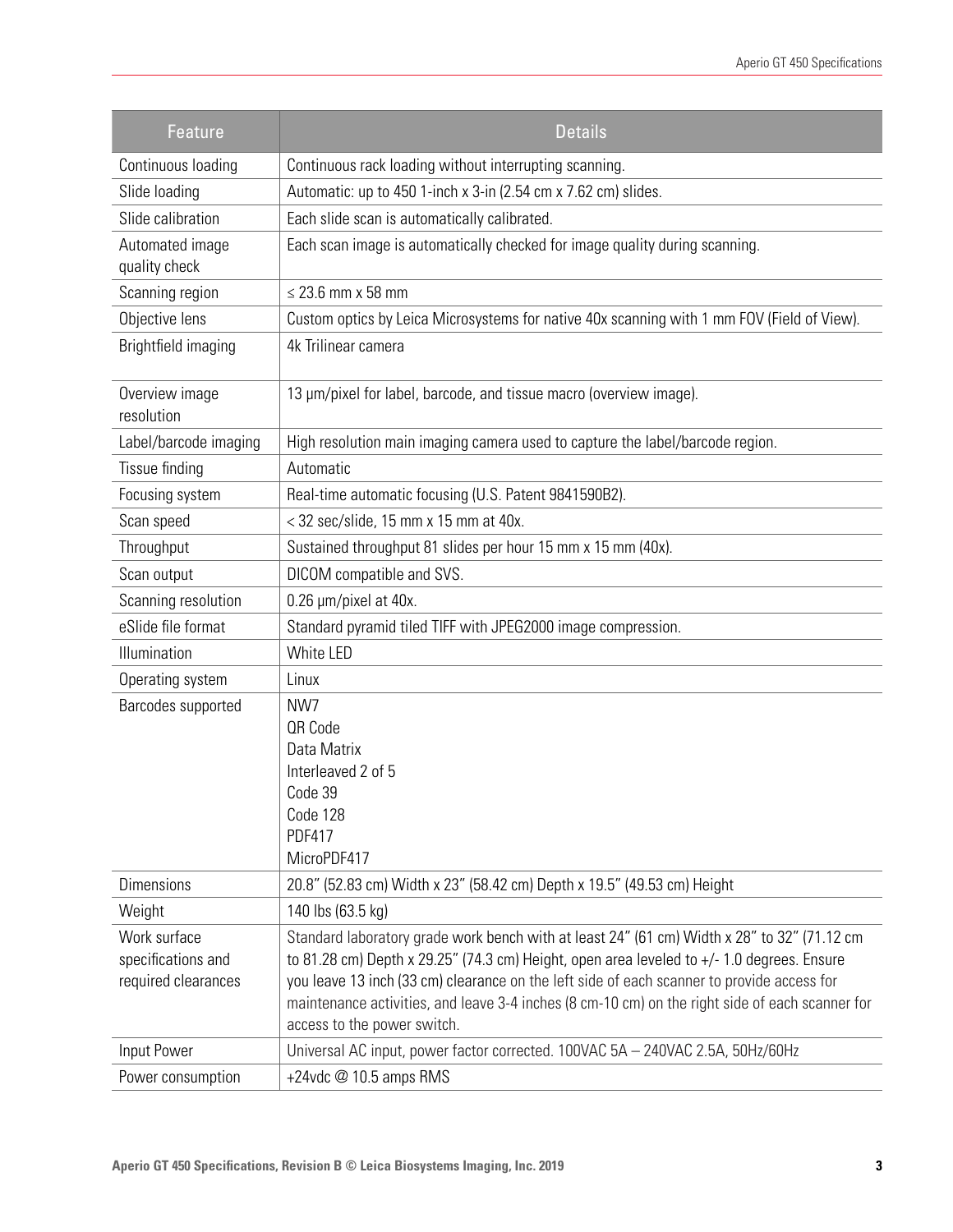| Feature                                         | <b>Details</b>                                                                                                                                                                                                                                                                                                                        |  |  |
|-------------------------------------------------|---------------------------------------------------------------------------------------------------------------------------------------------------------------------------------------------------------------------------------------------------------------------------------------------------------------------------------------|--|--|
| Uninterruptible Power<br>Supply (UPS)           | To protect the scanner, Leica Biosystems recommends using a UPS rated at 2200VA with<br>power conditioning that protects connected loads from electrical surges and spikes, lightning<br>and other power disturbances. The UPS allows the scanner to run for an additional 20-30<br>minutes, giving you time to safely shut it down.  |  |  |
| Touch-screen                                    | • 10.1" diagonal, IPS, 16:10, 1280 x 800 resolution                                                                                                                                                                                                                                                                                   |  |  |
|                                                 | • Viewing angles: 85/85/85/85                                                                                                                                                                                                                                                                                                         |  |  |
|                                                 | • Contrast ratio: 800:1                                                                                                                                                                                                                                                                                                               |  |  |
| <b>Embedded Vision</b><br>Processing Unit (VPU) | The VPU is an embedded processor that runs the Aperio GT 450 controller software. Refer<br>to the GT 450 IT Manager and Lab Administrator Guide for instructions on determining the<br>version of the software included on this unit.                                                                                                 |  |  |
| Operating conditions                            | The Aperio GT 450 is designed to be operated under the following environmental conditions:                                                                                                                                                                                                                                            |  |  |
|                                                 | Indoor use, MAINS supply voltage fluctuations of up to ± 10% of 100 - 120 V (Japan /<br>٠<br>US) and 220 - 240 V (Europe), and transient overvoltages (category II of IEC 60364-4-443)<br>typically present on the MAINS supply.                                                                                                      |  |  |
|                                                 | • 0% - 80% humidity, non-condensing                                                                                                                                                                                                                                                                                                   |  |  |
|                                                 | Operating temperature: 18-28° C (65-82° F)                                                                                                                                                                                                                                                                                            |  |  |
| Storage conditions                              | +5 to 40° C, 5 to 85% RH                                                                                                                                                                                                                                                                                                              |  |  |
| Transport conditions                            | 0 - 50° C, 10% - 95% humidity, non-condensing                                                                                                                                                                                                                                                                                         |  |  |
| System heat dissipation                         | Maximum 870 BTU/hr.                                                                                                                                                                                                                                                                                                                   |  |  |
| Maximum elevation                               | 10,000 ft                                                                                                                                                                                                                                                                                                                             |  |  |
| Degree of pollution                             | 1                                                                                                                                                                                                                                                                                                                                     |  |  |
| Environmental                                   | RoHS conform (Restriction of Hazardous Substances) according to Directive 2011/65/EU                                                                                                                                                                                                                                                  |  |  |
| Network interface                               | 1 gigabit per second Ethernet                                                                                                                                                                                                                                                                                                         |  |  |
| Bandwidth requirements                          | For the connection between the Aperio GT 450 and the SAM server, the required minimum<br>bandwidth is a gigabit ethernet with a speed equal to or greater than 1 gigabits per second<br>(Gbps) For the connection between the SAM server and the image repository (DSR), the<br>required minimum bandwidth is 10 gigabits per second. |  |  |

Routine setup and functional verification is required by a Leica Biosystems Service representative after shipping.

### <span id="page-3-0"></span>Aperio GT 450 Scanner Administration Manager (SAM) Server Specifications

For information on network configuration and data flow in the Aperio GT 450 system, refer to *["Aperio GT 450 Network](#page-7-0)  [Configuration" on page 8](#page-7-0)* and the *Aperio GT 450 IT Manager and Lab Administrator Guide*.

| <b>Feature</b>     | <b>Details</b>                                                                      |  |
|--------------------|-------------------------------------------------------------------------------------|--|
| <b>Part Number</b> | 23GT450SAM                                                                          |  |
| CPU                | Intel Xeon Silver 4114 2.2G, 10C/20T, 9.6GT/s, 14M Cache, Turbo, HT (85W) DDR4-2400 |  |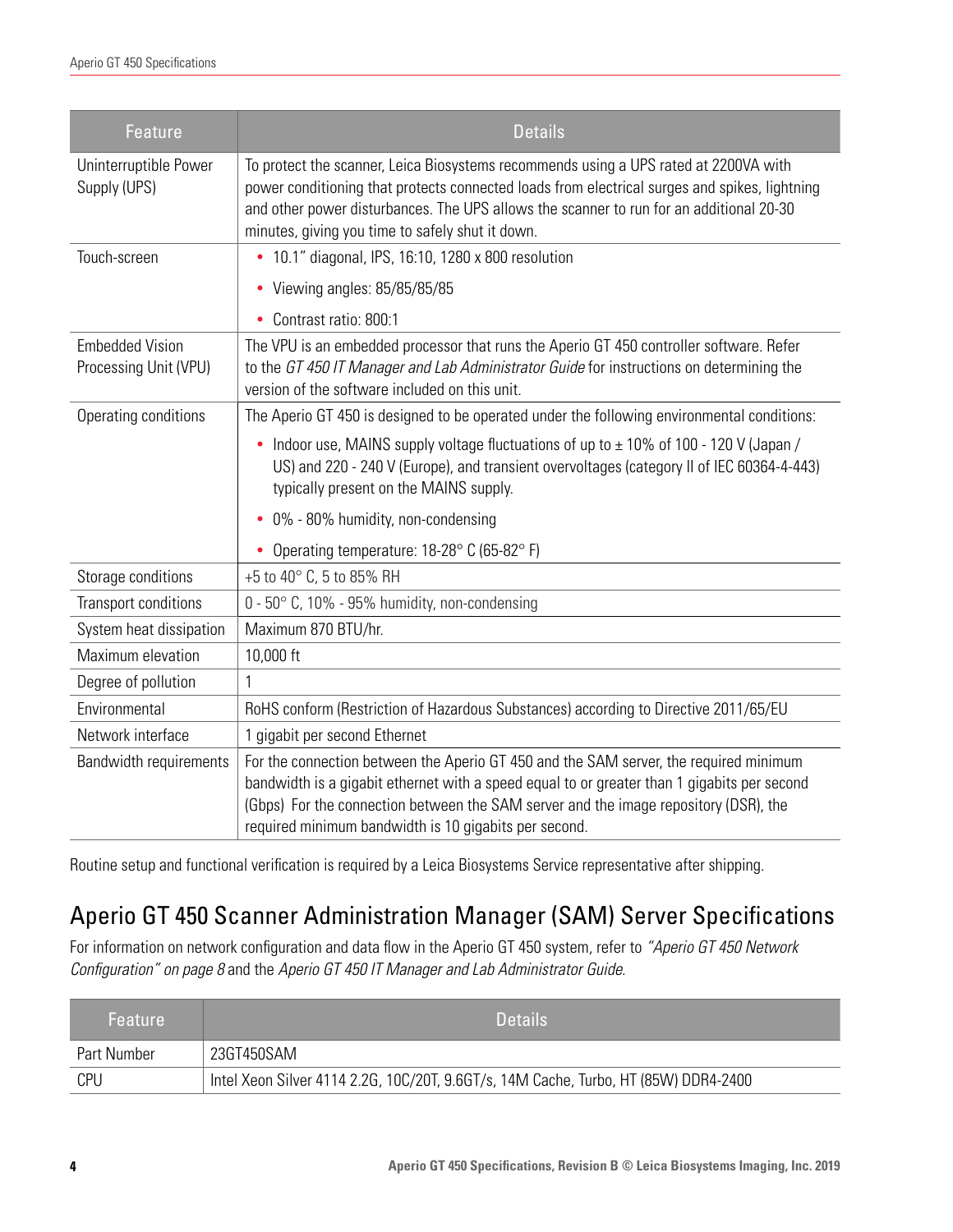| Feature          | <b>Details</b>                                                                       |  |
|------------------|--------------------------------------------------------------------------------------|--|
| Hard disk space  | (2) 800GB SSD SATA Mix Use 6Gbps 512n 2.5in Hot-plug Drive, Hawk-M4E,3 DWPD,4380 TBW |  |
| Memory           | Memory DIMM Type and Speed Quantity: (2) 16GB 2666MT/s RDIMMs                        |  |
| Network card     | Broadcom 57416 2 Port 10Gb Base-T + 5720 2 Port 1Gb Base-T, rNDC                     |  |
| Operating system | Windows Server 2016                                                                  |  |

You may purchase your own server to host the SAM application software. The server must meet or exceed the specifications listed above. Leica Biosystems does not recommend using virtualized (VM) SAM server configurations.

### <span id="page-4-0"></span>Viewing Station Specifications

The viewing station (part number 23VS100) includes two calibrated monitors and a workstation with Aperio ImageScope version 12.4 or higher.

A viewing station is optional and is not included in the Aperio GT 450 base product. The following specifications are required for optimal image viewing.

### Client Workstation

| Feature          | <b>Details</b>                                                      |  |
|------------------|---------------------------------------------------------------------|--|
| CPU speed        | Intel Core 2 Duo (or newer) processor, running at 3.9 GHz or faster |  |
| Hard disk space  | 80GB free disk space                                                |  |
| Memory           | 8GB or more recommended                                             |  |
| Network card     | 1 Gigabit network card or faster                                    |  |
| Video card       | 24-bit color at monitor's resolution                                |  |
| Operating system | Windows 7 64-bit and later                                          |  |

### Monitor

Two medical-grade monitors are recommended. For best image quality during viewing, a calibrated monitor must be used.

The two monitors included in the Aperio Viewing Station are calibrated to a Leica internal specification which is specific for stain colors and optimized for digital slide viewing by pathologists. However, if you purchase your own medical grade monitors, calibrating to sRGB standards will give an acceptable viewing experience.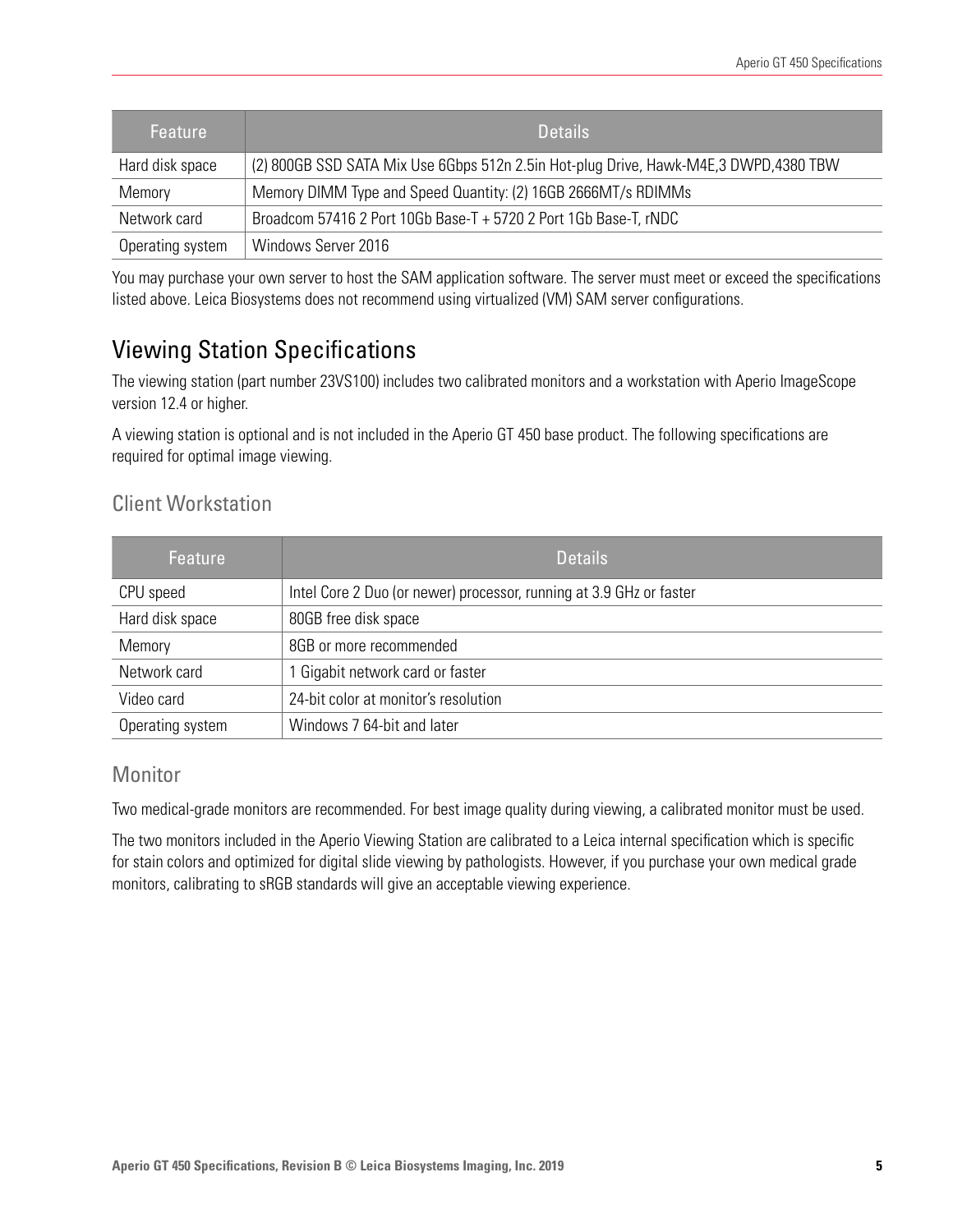| <b>Feature</b>    | <b>Details</b>                                               |  |
|-------------------|--------------------------------------------------------------|--|
| Display type      | LCD (flat panel)                                             |  |
| Screen resolution | 1920(h) x 1200(v) pixels                                     |  |
| Screen size       | 24 inch (60 cm) or larger                                    |  |
| Color support     | 16.7 million colors                                          |  |
| Color depth       | 24-bit                                                       |  |
| <b>Brightness</b> | 300 cd/m <sup>2</sup> , 180 cd/m <sup>2</sup> (DICOM preset) |  |
| Contrast ratio    | 1000:1                                                       |  |
| Calibration       | A calibrated monitor must be used                            |  |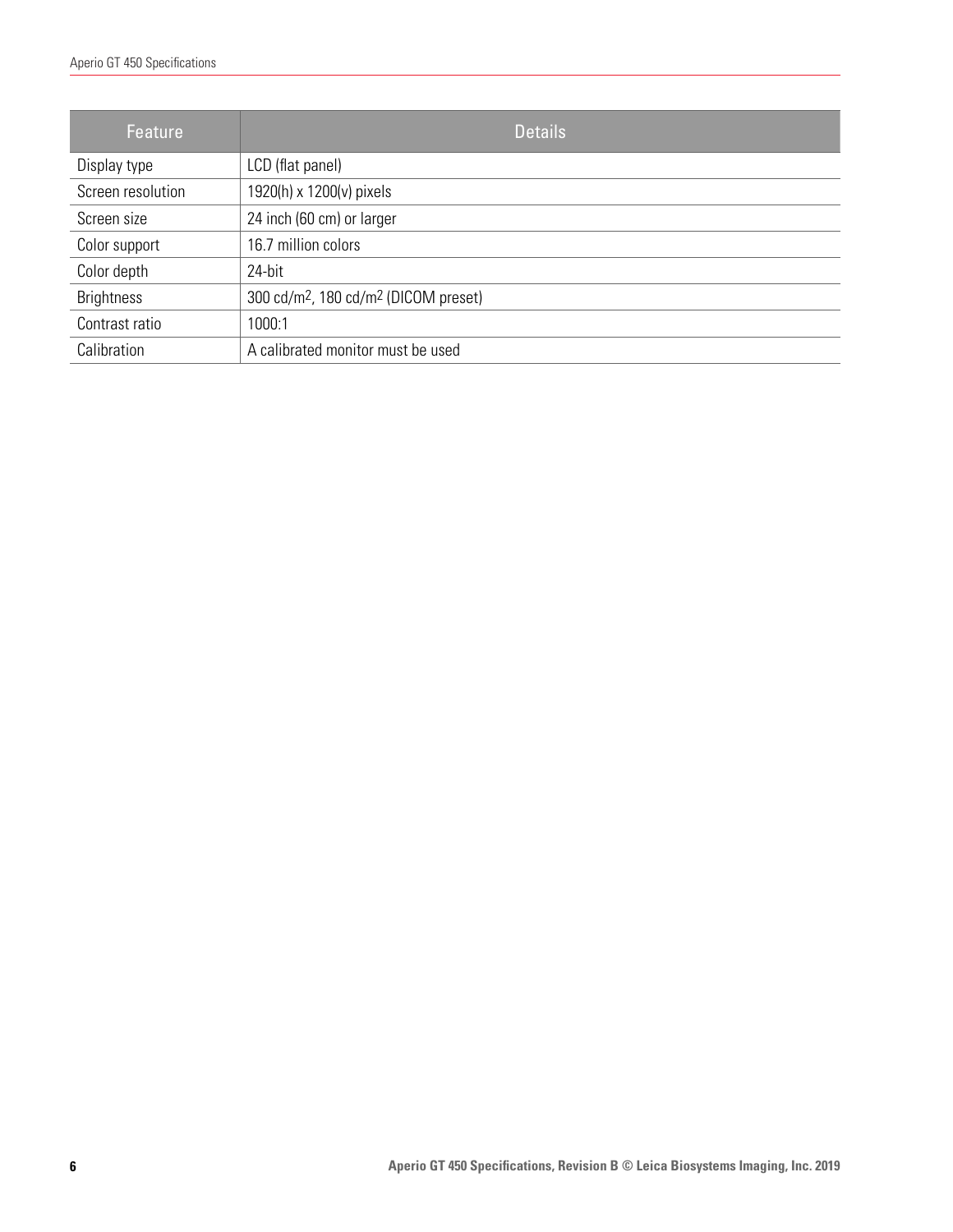## Aperio GT 450 Compliance Specifications

This device complies with Part 15 of the FCC rules. Operation is subject to the following two conditions: (1) This device may not cause harmful interference and (2) this device must accept any interference received, including interference that may cause undesired operation.

This device has been evaluated against and conforms to the following standards:

| Feature    | <b>Details</b>                                                                                                                                                                                                                                                                   |
|------------|----------------------------------------------------------------------------------------------------------------------------------------------------------------------------------------------------------------------------------------------------------------------------------|
| Safety     | sui<br>US                                                                                                                                                                                                                                                                        |
|            | IEC 61010-1:2010 + AMD1:2016<br>EN 61010-1:2010<br>CS/CAN-C22.2 No. 61010-1:2012 + U1:2015-07 + U2:2016-04<br>UL 61010-1:2012 + R:2015-07 + R:2016-04<br>IEC 61010-2:81:2015<br>CSA/CAN-C22.2 No. 61010-2-081:2015<br>EN 61010-2:081:2015<br>Supplemented by UL 61010-2-081:2015 |
| <b>EMC</b> | EN 61326 (Emissions)<br>VCCI CISPR 32<br>KN 32<br>FCC/IC                                                                                                                                                                                                                         |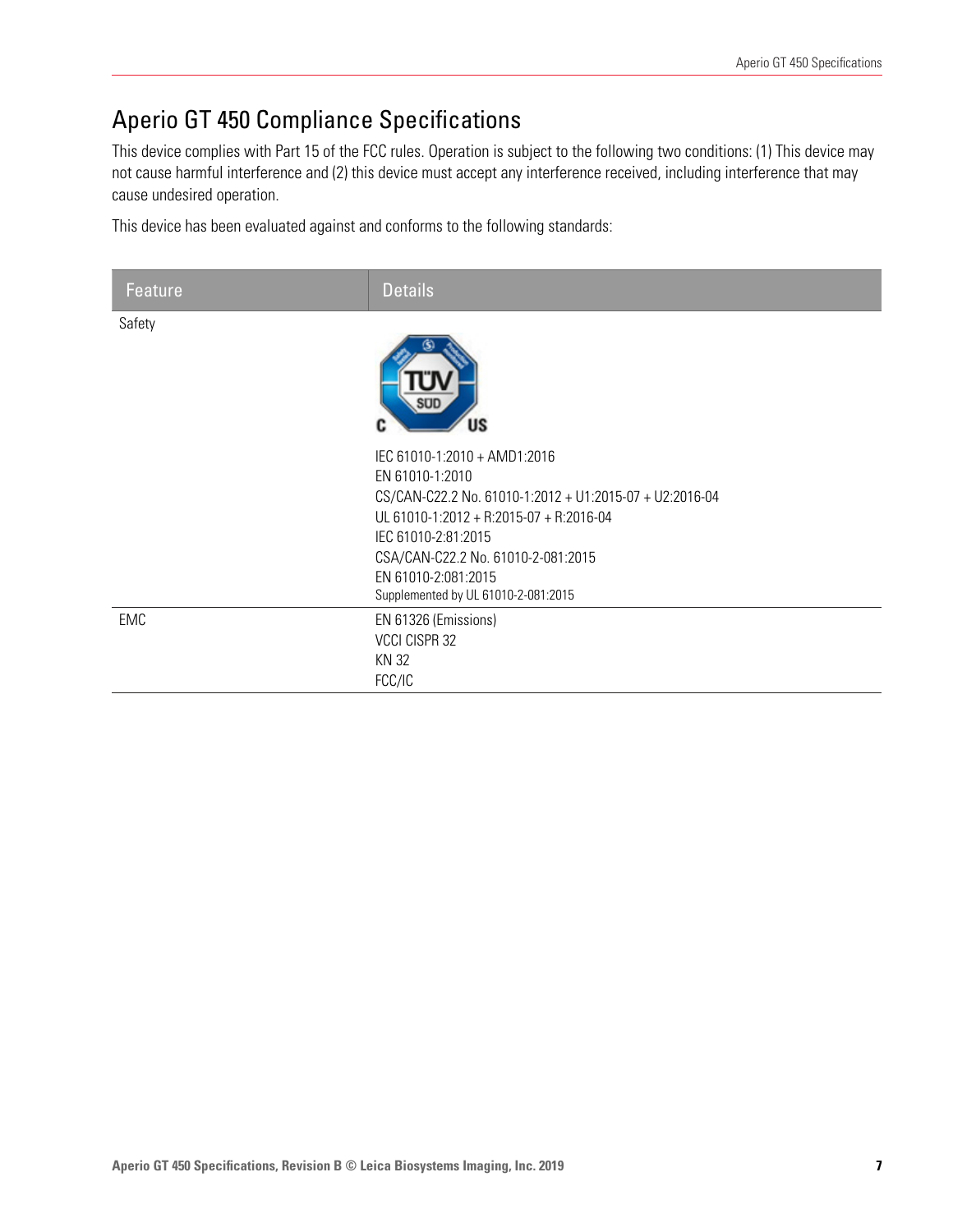### <span id="page-7-0"></span>Aperio GT 450 Network Configuration

This section contains information on how the Aperio GT 450 fits into your network for optimized scanning and image viewing performance. For more details on this topic, see the *Aperio GT 450 IT Manager and Lab Administrator Guide*.

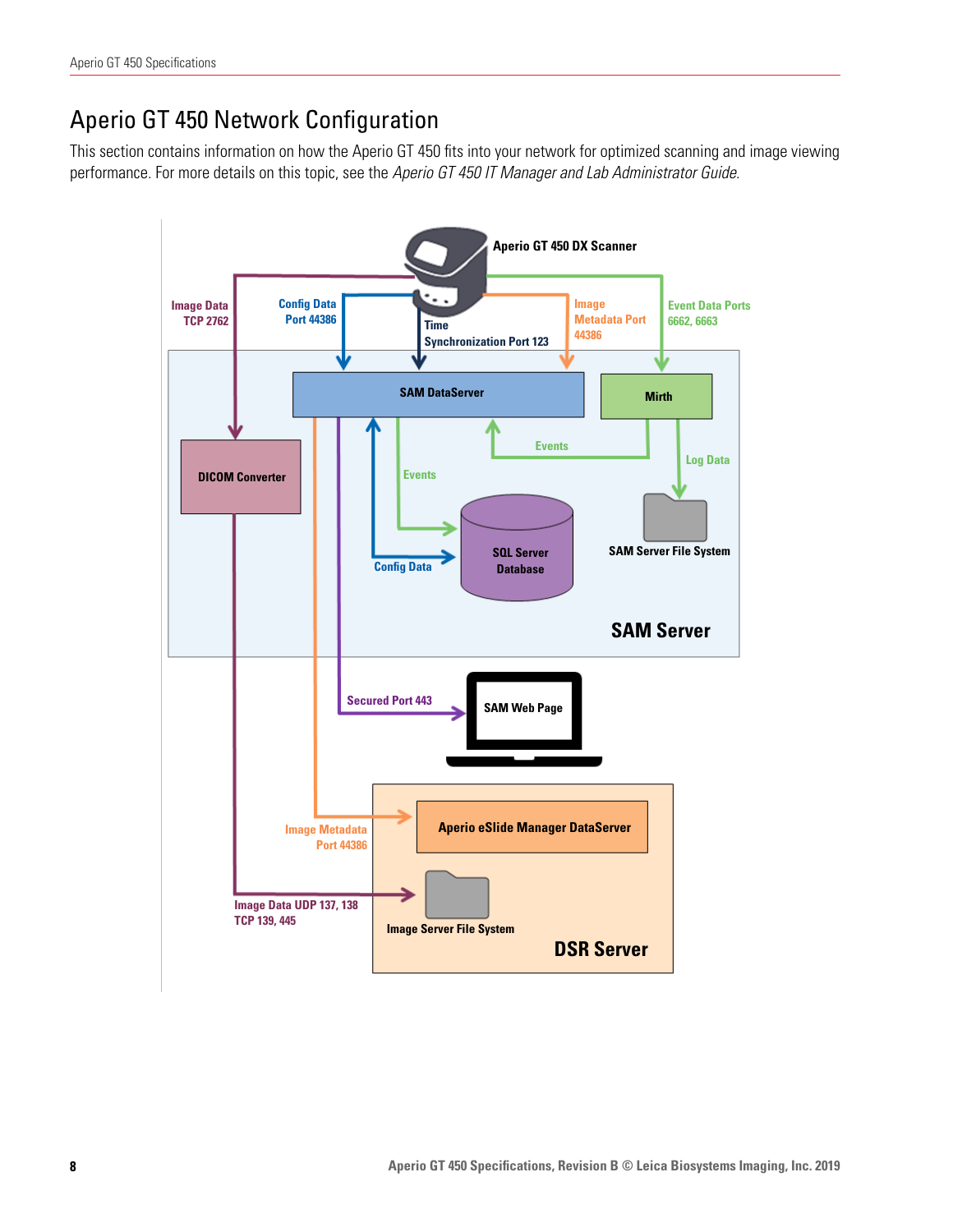| Data Type                                                                                                | <b>Description</b>                                                                                                                                                                                                                                                                     | Port                                      |
|----------------------------------------------------------------------------------------------------------|----------------------------------------------------------------------------------------------------------------------------------------------------------------------------------------------------------------------------------------------------------------------------------------|-------------------------------------------|
| <b>Image Data</b>                                                                                        | The Scanner sends DICOM image data to the DICOM Converter. The data is sent using<br>TLS encryption.                                                                                                                                                                                   | <b>TCP 2762</b>                           |
|                                                                                                          | Configure the communication between the scanner and the DICOM converter using the<br>Hostname and Port settings on the Images configuration page.                                                                                                                                      |                                           |
|                                                                                                          | The DICOM Converter sends the image data (either as a converted SVS file, or as raw<br>DICOM data) to the Image File System on the DSR Server. The data is sent using SMB3<br>Encryption.                                                                                              | <b>UDP 137,</b><br>138<br><b>TCP 139,</b> |
|                                                                                                          | Configure the communication between the DICOM converter and the DSR using the File<br>Location setting on the Images page.                                                                                                                                                             | 445                                       |
| <b>Scanner</b><br><b>Configuration</b><br><b>Data</b>                                                    | The scanner sends a call to the SAM DataServer to request configuration data. The<br>SAM DataServer returns the configuration data to the scanner. The data is sent using<br>TLS Encryption. Communication between the scanner and the SAM DataServer is<br>configured on the scanner. | 44386                                     |
| The SAM DataServer stores the configuration data on the SQL Server Database on the<br><b>SAM Server.</b> |                                                                                                                                                                                                                                                                                        |                                           |
|                                                                                                          | The SAM DataServer displays the configuration data through the SAM web page.                                                                                                                                                                                                           |                                           |
| <b>Time</b><br><b>Synchronization</b>                                                                    | Timeclock synchronization between SAM and Multiple Scanners is maintained using<br>network time protocol.                                                                                                                                                                              | <b>UDP 123</b>                            |
| <b>Image Metadata</b>                                                                                    | The Scanner sends Image Metadata to the SAM DataServer. The data is sent using TLS<br>encryption. Communication between the scanner and the SAM DataServer is configured<br>on the scanner.                                                                                            | 44386                                     |
|                                                                                                          | The SAM DataServer sends image metadata to the Aperio eSlide Manager DataServer<br>located on the DSR. The data is sent using TLS encryption.                                                                                                                                          |                                           |
|                                                                                                          | Configure the communication between the SAM DataServer and the scanner using the<br>Hostname and Port settings on the DSR page.                                                                                                                                                        |                                           |
| <b>Messaging and</b><br><b>Event Data</b>                                                                | The scanner sends logs and event data to the Mirth Connect Server. No sensitive data<br>is transferred.                                                                                                                                                                                | 6662,<br>6663                             |
|                                                                                                          | Configure the communication between the scanner and the Mirth Connect Server on the<br>Event Handling configuration page.                                                                                                                                                              |                                           |
|                                                                                                          | The Mirth Connect Server copies critical event and error data to the SAM DataServer<br>then the SAM DataServer sends this data to the SQL database. This is the data<br>reported out via the SAM Event Logs.                                                                           |                                           |
|                                                                                                          | The SAM DataServer displays the event data through the SAM web page.                                                                                                                                                                                                                   |                                           |
|                                                                                                          | Mirth Connect Server processes the Log data and appends the Event Log, which resides<br>on the file system. The communication between Mirth and the Event Log is configured<br>within the Mirth Application setup. It is not accessible through the SAM.                               |                                           |